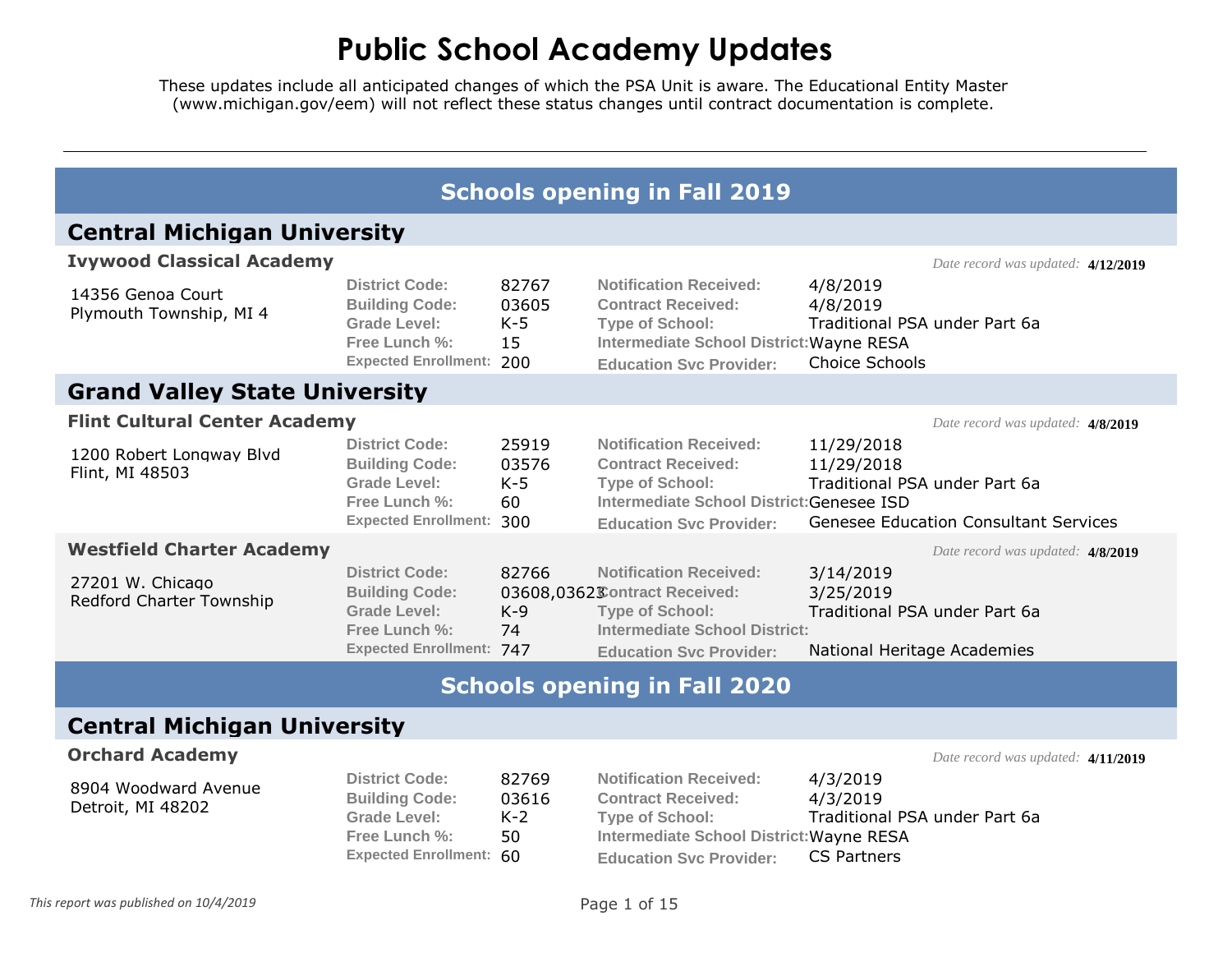| <b>Royal Academy of Michigan</b>                         |           |                                                                                                                           |                                     |                        |                                                                                                                                           |                                                                                          | Date record was updated: 9/30/2019 |  |
|----------------------------------------------------------|-----------|---------------------------------------------------------------------------------------------------------------------------|-------------------------------------|------------------------|-------------------------------------------------------------------------------------------------------------------------------------------|------------------------------------------------------------------------------------------|------------------------------------|--|
| 34540 W. Michigan Avenue<br>Wayne, MI 48184              |           | <b>District Code:</b><br><b>Building Code:</b><br><b>Grade Level:</b><br>Free Lunch %:<br><b>Expected Enrollment: 360</b> | 82771<br>03700<br>$K-4$             | <b>Type of School:</b> | <b>Notification Received:</b><br><b>Contract Received:</b><br>Intermediate School District: Wayne RESA                                    | 9/25/2019<br>9/25/2019<br>Traditional PSA under Part 6a<br><b>Unity School Services</b>  |                                    |  |
|                                                          |           |                                                                                                                           |                                     |                        | <b>Education Svc Provider:</b>                                                                                                            |                                                                                          |                                    |  |
| <b>Ferris State Univerisity</b>                          |           |                                                                                                                           |                                     |                        |                                                                                                                                           |                                                                                          |                                    |  |
| <b>New Hope Public School Academy</b>                    |           |                                                                                                                           |                                     |                        |                                                                                                                                           |                                                                                          | Date record was updated: 6/5/2019  |  |
| 3145 Russell Street<br>Sagi;naw, MI 48601                |           | <b>District Code:</b><br><b>Building Code:</b><br><b>Grade Level:</b><br>Free Lunch %:<br><b>Expected Enrollment: 200</b> | 73913<br>03657<br><b>PK-6</b><br>95 | <b>Type of School:</b> | <b>Notification Received:</b><br><b>Contract Received:</b><br>Intermediate School District: Saginaw ISD<br><b>Education Svc Provider:</b> | 6/21/2019<br>6/21/2019<br>Traditional PSA under Part 6a<br>Choice Schools Associates LLC |                                    |  |
| <b>Saginaw Valley State University</b>                   |           |                                                                                                                           |                                     |                        |                                                                                                                                           |                                                                                          |                                    |  |
| <b>Sigma Academy for Leadership and Early College</b>    |           |                                                                                                                           |                                     |                        |                                                                                                                                           |                                                                                          | Date record was updated: 5/20/2019 |  |
| 16535 Joslyn Street                                      |           | <b>District Code:</b><br><b>Building Code:</b>                                                                            | 82770<br>03668                      |                        | <b>Notification Received:</b><br><b>Contract Received:</b>                                                                                | 5/1/2019                                                                                 |                                    |  |
| Highland Park, MI 48203                                  |           | Grade Level:<br>Free Lunch %:                                                                                             | $K-10$                              | <b>Type of School:</b> | <b>Intermediate School District:</b>                                                                                                      | Traditional PSA under Part 6a                                                            |                                    |  |
|                                                          |           | <b>Expected Enrollment: 335</b>                                                                                           |                                     |                        | <b>Education Svc Provider:</b>                                                                                                            | Moore and Associates                                                                     |                                    |  |
|                                                          |           | <b>Schools identified for Closure 19-20</b>                                                                               |                                     |                        |                                                                                                                                           |                                                                                          |                                    |  |
|                                                          |           |                                                                                                                           |                                     |                        |                                                                                                                                           |                                                                                          |                                    |  |
| <b>Central Michigan University</b>                       |           |                                                                                                                           |                                     |                        |                                                                                                                                           |                                                                                          |                                    |  |
| 33902 - El-Hajj Malik El-Shabazz Academy                 |           |                                                                                                                           |                                     |                        |                                                                                                                                           |                                                                                          | Date record was updated: 5/7/2019  |  |
| <b>Closing Date:</b>                                     | 6/30/2019 |                                                                                                                           | Location:                           |                        | Lansing                                                                                                                                   |                                                                                          |                                    |  |
| <b>Notification Receive</b>                              | 5/7/2019  |                                                                                                                           | <b>Education Svc Provider:</b>      |                        | None                                                                                                                                      |                                                                                          |                                    |  |
|                                                          |           |                                                                                                                           | <b>Reason for Closing:</b>          |                        | Academic                                                                                                                                  |                                                                                          |                                    |  |
| 56902 - Midland Academy of Advanced and Creative Studies |           |                                                                                                                           |                                     |                        |                                                                                                                                           |                                                                                          | Date record was updated: 7/1/2019  |  |
| <b>Closing Date:</b>                                     | 6/30/2019 |                                                                                                                           | Location:                           |                        | Midland                                                                                                                                   |                                                                                          |                                    |  |
| <b>Notification Receive</b>                              | 6/29/2019 |                                                                                                                           |                                     |                        | <b>Education Svc Provider: Midland Charter Initiative</b>                                                                                 |                                                                                          |                                    |  |
|                                                          |           |                                                                                                                           | <b>Reason for Closing:</b>          |                        | Financial and Lack of Enrollment                                                                                                          |                                                                                          |                                    |  |
| This report was published on 10/4/2019                   |           |                                                                                                                           |                                     | Page 2 of 15           |                                                                                                                                           |                                                                                          |                                    |  |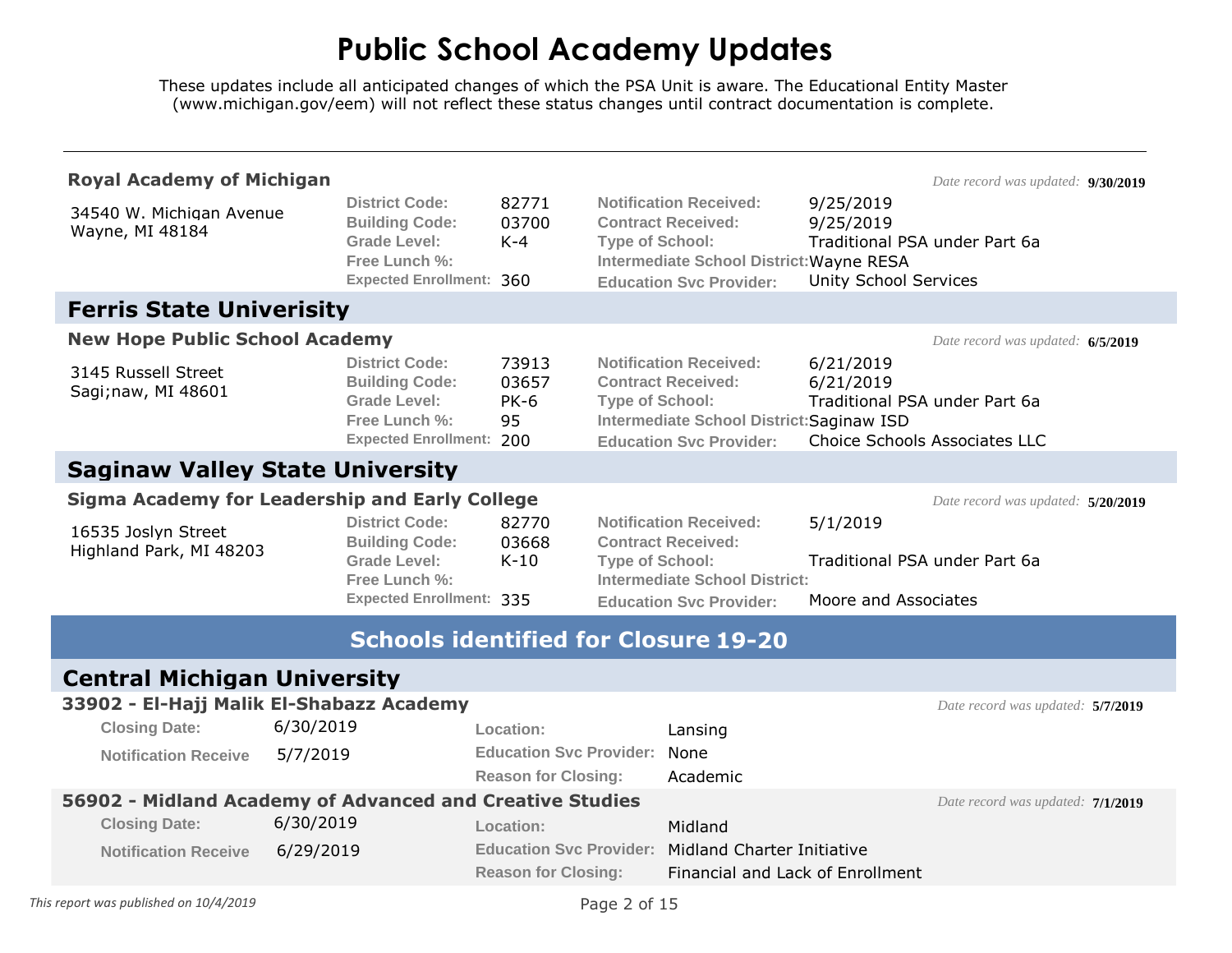|                                      | <b>Detroit Public Schools Community District</b>               |                                           |                                                            |                                    |  |
|--------------------------------------|----------------------------------------------------------------|-------------------------------------------|------------------------------------------------------------|------------------------------------|--|
| <b>82732 - GEE White</b>             |                                                                |                                           |                                                            | Date record was updated: 7/5/2019  |  |
| <b>Closing Date:</b>                 | 6/30/2019                                                      | Location:                                 | Detroit                                                    |                                    |  |
| <b>Notification Receive</b>          | 6/18/2019                                                      |                                           | Education Svc Provider: Global Educational Excellence, LLC |                                    |  |
|                                      |                                                                | <b>Reason for Closing:</b>                | Nonrenewal of Contract                                     |                                    |  |
| 82731 - GEE Edmonson                 |                                                                |                                           |                                                            | Date record was updated: 7/5/2019  |  |
| <b>Closing Date:</b>                 | 6/30/2019                                                      | Location:                                 | Detroit                                                    |                                    |  |
| <b>Notification Receive</b>          | 6/18/2019                                                      | <b>Education Svc Provider:</b>            | Global Educational Excellence, LLC                         |                                    |  |
|                                      |                                                                | <b>Reason for Closing:</b>                | Nonrenewal of Contract                                     |                                    |  |
| 82733 - Hamilton Academy             |                                                                |                                           |                                                            | Date record was updated: 6/18/2019 |  |
| <b>Closing Date:</b>                 | 6/30/2019                                                      | Location:                                 | Detroit                                                    |                                    |  |
| <b>Notification Receive</b>          | 6/18/2019                                                      |                                           | Education Svc Provider: Educational Partnerships, Inc.     |                                    |  |
|                                      |                                                                | <b>Reason for Closing:</b>                | Nonrenewal of Contract                                     |                                    |  |
| <b>Grand Valley State University</b> |                                                                |                                           |                                                            |                                    |  |
|                                      | 82755 - Southwest Detroit Community District                   |                                           |                                                            | Date record was updated: 5/24/2019 |  |
| <b>Closing Date:</b>                 | 6/30/2019                                                      | Location:                                 | Detroit                                                    |                                    |  |
| <b>Notification Receive</b>          | 5/24/2019                                                      | Education Svc Provider: EAS Schools, Inc. |                                                            |                                    |  |
|                                      |                                                                | <b>Reason for Closing:</b>                | Financial                                                  |                                    |  |
|                                      |                                                                | <b>Authorizer Changes</b>                 |                                                            |                                    |  |
| 82744 - Escuela Avancemos!           |                                                                |                                           |                                                            |                                    |  |
|                                      | Previous Authorizer: Detroit Public Schools Community District |                                           | Date of Notification:                                      | 5/1/2019                           |  |
| <b>New Authorizer:</b>               | Central Michigan University                                    |                                           | Date record was updated:                                   | 5/13/2019                          |  |
| 63926 - Faxon Academy                |                                                                |                                           |                                                            |                                    |  |
|                                      | Previous Authorizer: Grand Valley State University             |                                           | <b>Date of Notification:</b>                               | 5/1/2019                           |  |
| <b>New Authorizer:</b>               | Saginaw Valley State University                                |                                           | Date record was updated:                                   | 5/23/2019                          |  |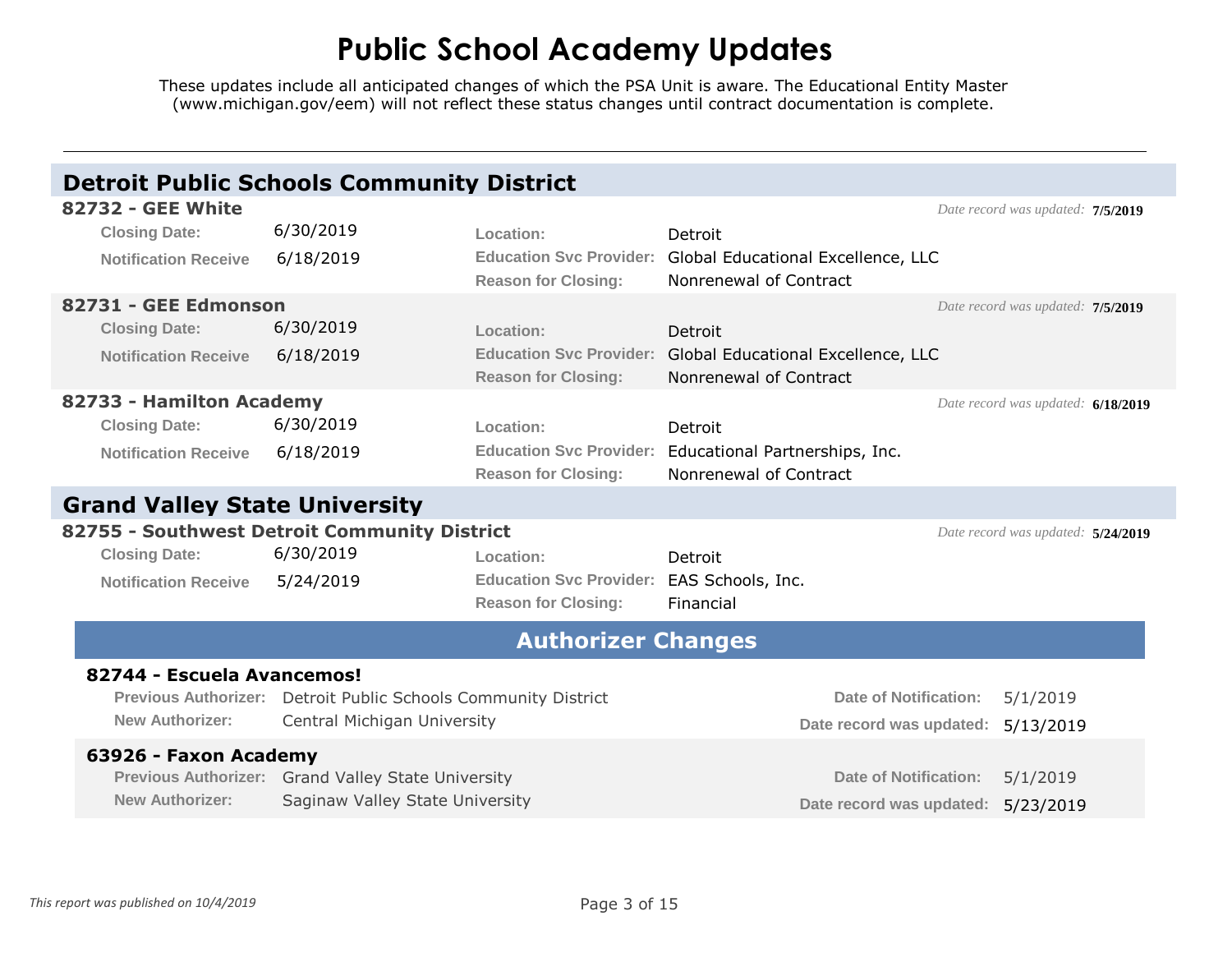| <b>New Authorizer:</b>                                                           | 63926 - Faxon Language Immersion Academy<br>Previous Authorizer: Grand Valley State Universtiy<br>Saginaw Valley State University   |                                                             |                     | <b>Date of Notification:</b><br>Date record was updated:             | 7/10/2019<br>7/10/2019 |
|----------------------------------------------------------------------------------|-------------------------------------------------------------------------------------------------------------------------------------|-------------------------------------------------------------|---------------------|----------------------------------------------------------------------|------------------------|
| <b>New Authorizer:</b>                                                           | 41925 - Michigan Virtual Charter Academy<br>Previous Authorizer: Grand Valley State University<br>The School District of Hazel Park |                                                             |                     | <b>Date of Notification:</b><br>Date record was updated:             | 5/6/2019               |
| 82758 - New School High<br><b>Previous Authorizer:</b><br><b>New Authorizer:</b> | Central Michigan University<br>Eastern Michigan University                                                                          |                                                             |                     | <b>Date of Notification:</b><br>Date record was updated:             | 5/1/2019<br>5/13/2019  |
| 28904 - The Greenspire School<br><b>New Authorizer:</b>                          | Previous Authorizer: Traverse City Area Public Schools<br><b>Grand Valley State University</b>                                      |                                                             |                     | <b>Date of Notification:</b><br>Date record was updated:             | 4/22/2019<br>4/25/2019 |
|                                                                                  |                                                                                                                                     | <b>Enrollment Updates</b>                                   |                     |                                                                      |                        |
|                                                                                  |                                                                                                                                     |                                                             |                     |                                                                      |                        |
| Authorizer:<br><b>Enrollment Description:</b>                                    | 72901 - Charlton Heston Academy<br>Lake Superior State University                                                                   | <b>Additional Enrollment 125</b><br>Free Lunch %:           | Bcode: 01291<br>90  | Date of Notification: 5/9/2019<br>Date record was updated: 5/9/2019  |                        |
| 11901 - Countryside Academy<br>Authorizer:<br><b>Enrollment Description:</b>     | Central Michigan University                                                                                                         | <b>Additional Enrollment 84</b><br>Free Lunch %:            | Bcode: 08450<br>81  | Date of Notification: 5/1/2019<br>Date record was updated: 5/13/2019 |                        |
| Authorizer:<br><b>Enrollment Description:</b>                                    | 33914 - Great Lakes Cyber Academy<br>Central Michigan University                                                                    | Bcode:<br><b>Additional Enrollment 150</b><br>Free Lunch %: | <b>NA</b><br>51     | Date of Notification: 5/1/2019<br>Date record was updated: 5/13/2019 |                        |
| Authorizer:<br><b>Enrollment Description:</b>                                    | 63924 - Michigan Mathematics and Science Acad<br><b>Grand Valley State University</b><br>$K-6$                                      | <b>Additional Enrollment 80</b><br>Free Lunch %:            | Bcode: 00129<br>100 | Date of Notification: 5/1/2019<br>Date record was updated: 5/13/2019 |                        |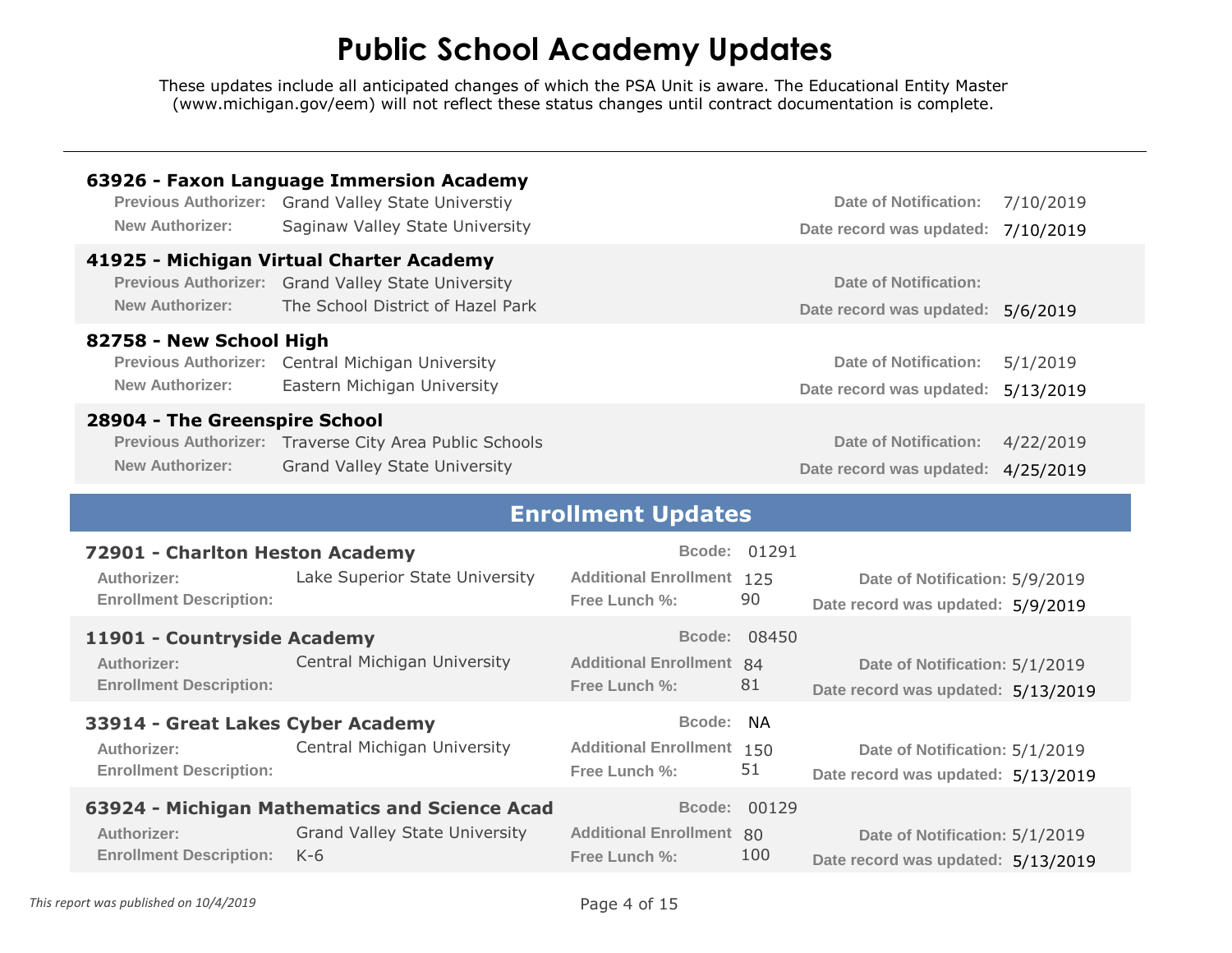These updates include all anticipated changes of which the PSA Unit is aware. The Educational Entity Master [\(www.michigan.gov/eem\)](www.michigan.gov/eem) will not reflect these status changes until contract documentation is complete.

| Authorizer:                                                                              | 63924 - Michigan Mathematics and Science Acad                                                                        | <b>Additional Enrollment 105</b>                         | Bcode: 03302        | Date of Notification: 5/1/2019                                        |
|------------------------------------------------------------------------------------------|----------------------------------------------------------------------------------------------------------------------|----------------------------------------------------------|---------------------|-----------------------------------------------------------------------|
| <b>Enrollment Description:</b>                                                           | <b>Grand Valley State University</b>                                                                                 | Free Lunch %:                                            | 100                 | Date record was updated: 5/13/2019                                    |
| Authorizer:<br><b>Enrollment Description:</b>                                            | 63924 - Michigan Mathematics and Science Acad<br><b>Grand Valley State University</b><br>03302-105/00129-80 add 6 gr | <b>Additional Enrollment 185</b><br><b>Free Lunch %:</b> | Bcode: 00129<br>100 | Date of Notification: 4/22/2019<br>Date record was updated: 4/25/2019 |
| Authorizer:                                                                              | 41925 - Michigan Virtual Charter Academy                                                                             | <b>Additional Enrollment 248</b>                         | Bcode: 00482        | Date of Notification: 5/1/2019                                        |
| <b>Enrollment Description:</b>                                                           | The School District of Hazel Park                                                                                    | Free Lunch %:                                            | 50                  | Date record was updated: 5/12/2019                                    |
| 73900 - Saginaw Covenant Academy<br><b>Authorizer:</b><br><b>Enrollment Description:</b> | <b>Grand Valley State University</b><br>120                                                                          | <b>Additional Enrollment 62</b><br>Free Lunch %:         | Bcode: 03044<br>100 | Date of Notification: 4/22/2019<br>Date record was updated: 4/25/2019 |
| Authorizer:                                                                              | 41904 - West MI Academy of Environmental Scie                                                                        | <b>Additional Enrollment 8</b>                           | Bcode: 08052        | Date of Notification: 5/1/2019                                        |
| <b>Enrollment Description:</b>                                                           | Central Michigan University                                                                                          | Free Lunch %:                                            | 50                  | Date record was updated: 5/13/2019                                    |

#### **Education Service Provider (ESP) Updates**

#### **353902 - Alternative Educational Academy o**

**Authorizer:** 

**Previous ESP:** Self-Managed

#### **82739 - Detroit Innovation Academy**

**Authorizer:** Central Michigan University **Previous ESP:** Equity Education **Date of Notification: Date of Notification: Date of Notification: New ESP:** Acero DIA, LLc **Date record was updated: 7/5/2019** 

**Date of Notification:** 9/17/2019 New ESP: IOSCO RESA **Date record was updated: 9/19/2019**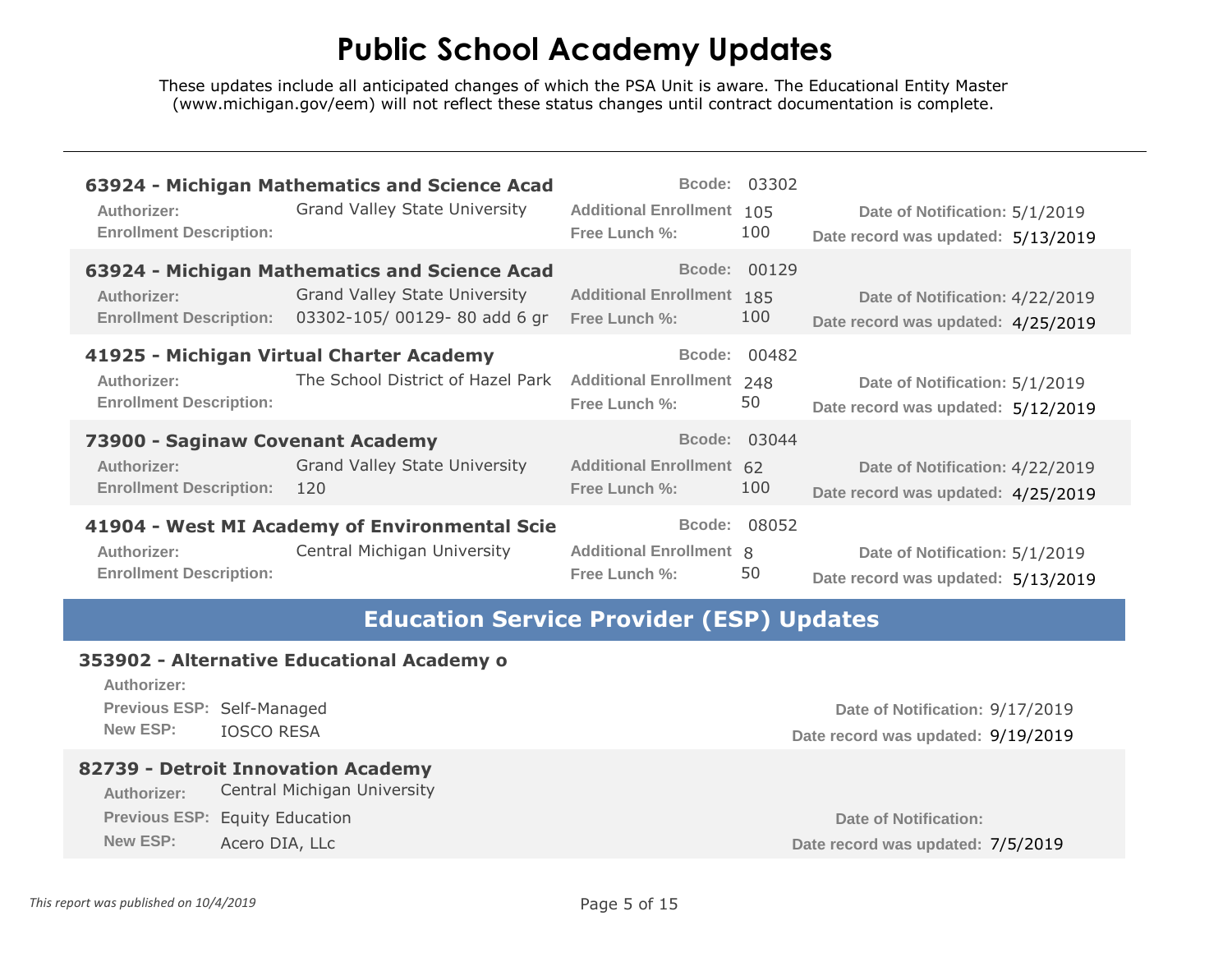| Authorizer:<br>New ESP:                                                                     | 82904 - Plymouth Edcuational Center Charte<br>Central Michigan University<br>Previous ESP: Clairmount Solutions and Midwest Mangement Grou<br>Distinctive Schools, Inc. |                                                     |                    | Date of Notification: 7/1/2019                                                                             |
|---------------------------------------------------------------------------------------------|-------------------------------------------------------------------------------------------------------------------------------------------------------------------------|-----------------------------------------------------|--------------------|------------------------------------------------------------------------------------------------------------|
| Authorizer:<br><b>New ESP:</b>                                                              | 25910 - Richfield Public School Academy<br><b>Bay Mills Community College</b><br>Previous ESP: Advance Educational Services, Inc.<br><b>CS Partners</b>                 |                                                     |                    | Date record was updated: 7/19/2019<br>Date of Notification: 8/27/2019<br>Date record was updated: 9/1/2019 |
|                                                                                             |                                                                                                                                                                         | <b>Grade Level Updates</b>                          |                    |                                                                                                            |
| Authorizer:<br>Previous Grade Level:<br><b>New Grade Level:</b>                             | 82730 - American International Academy<br>Lake Superior State University<br>$K-11$<br>$K-12$<br>81909 - Arbor Preparatory High School                                   | Bcode:<br><b>Add'l Enrollment:</b><br>Free Lunch %: | 03058<br>130<br>89 | Date of Notification: 4/18/2019<br>Date record was updated: 4/18/2019                                      |
| Authorizer:<br><b>Previous Grade Level:</b><br><b>New Grade Level:</b>                      | Bay Mills Community College<br>$9 - 12$<br>9-Early Middle                                                                                                               | Bcode:<br><b>Add'l Enrollment:</b><br>Free Lunch %: | 00761<br>$\Omega$  | Date of Notification: 5/1/2019<br>Date record was updated: 5/2/2019                                        |
| 09903 - Bay City Academy<br>Authorizer:<br>Previous Grade Level:<br><b>New Grade Level:</b> | Lake Superior State University<br>$PreK-11$<br>PreK-12                                                                                                                  | Bcode:<br><b>Add'l Enrollment:</b><br>Free Lunch %: | 01231<br>12<br>73  | Date of Notification: 4/18/2019<br>Date record was updated: 4/18/2019                                      |
| 33901 - Cole Academy<br>Authorizer:<br><b>Previous Grade Level:</b><br>New Grade Level:     | Central Michigan University<br>$K-2$<br>$K-3$                                                                                                                           | Bcode:<br><b>Add'l Enrollment:</b><br>Free Lunch %: | 03324<br>23<br>46  | Date of Notification: 5/1/2019<br>Date record was updated: 5/13/2019                                       |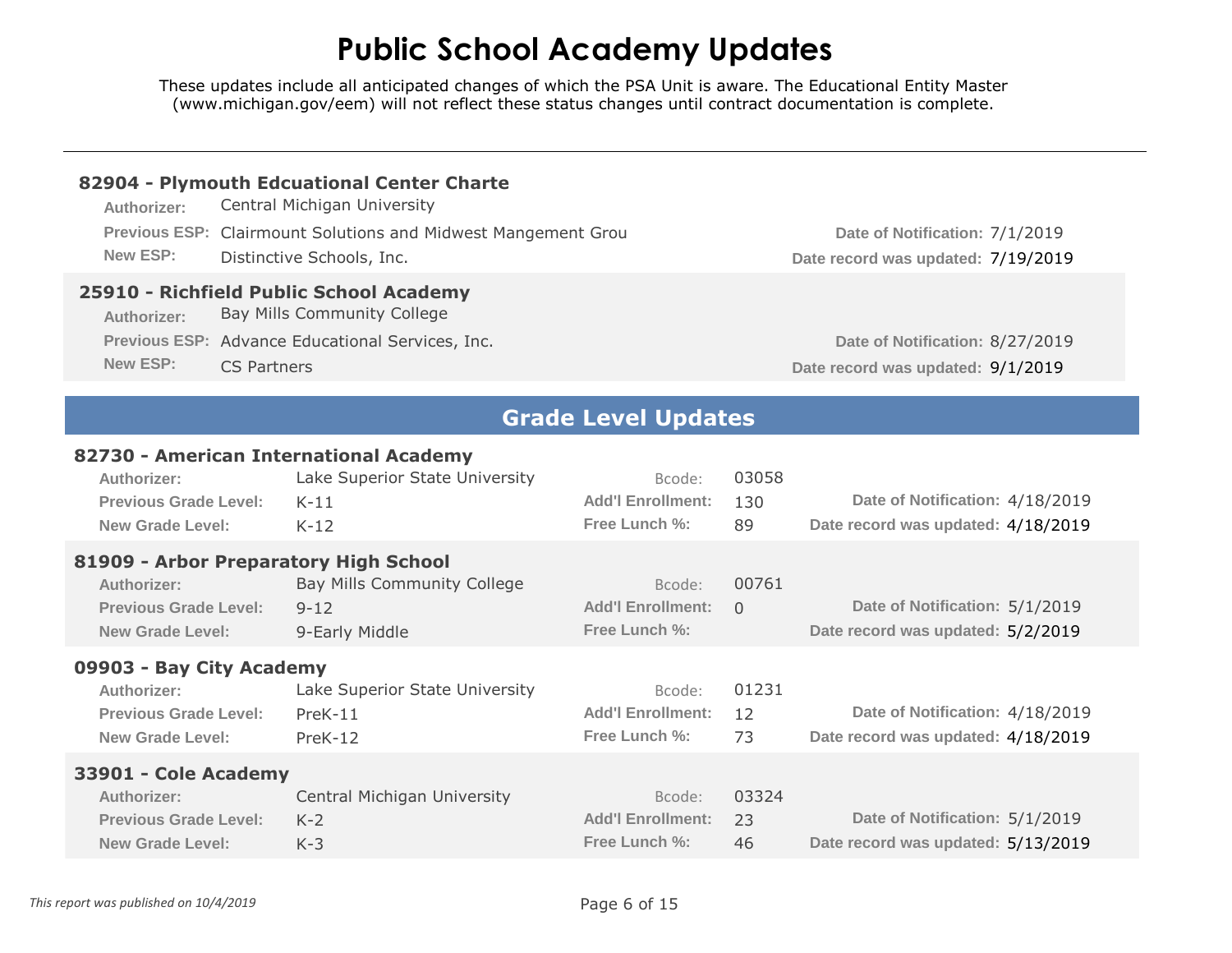| 82700 - Detroit Achievement Academy    |                                      |                          |          |                                    |
|----------------------------------------|--------------------------------------|--------------------------|----------|------------------------------------|
| Authorizer:                            | <b>Grand Valley State University</b> | Bcode:                   | 01968    |                                    |
| Previous Grade Level:                  | $K-6$                                | <b>Add'l Enrollment:</b> | 30       | Date of Notification: 4/22/2019    |
| <b>New Grade Level:</b>                | $K-7$                                | Free Lunch %:            | 98       | Date record was updated: 4/25/2019 |
| 82700 - Detroit Achievement Academy    |                                      |                          |          |                                    |
| Authorizer:                            | <b>Grand Valley State University</b> | Bcode:                   | 03032    |                                    |
| <b>Previous Grade Level:</b>           | $K-3$                                | <b>Add'l Enrollment:</b> | 94       | Date of Notification: 5/1/2019     |
| New Grade Level:                       | $K-4$                                | Free Lunch %:            | 50       | Date record was updated: 5/13/2019 |
| 82764 - Detroit Collegiate High School |                                      |                          |          |                                    |
| Authorizer:                            | <b>Grand Valley State University</b> | Bcode:                   | 03180    |                                    |
| <b>Previous Grade Level:</b>           | $9 - 11$                             | <b>Add'l Enrollment:</b> | 50       | Date of Notification: 4/22/2019    |
| New Grade Level:                       | $9 - 12$                             | Free Lunch %:            | 100      | Date record was updated: 4/25/2019 |
| 82722 - Detroit Leadership Academy     |                                      |                          |          |                                    |
| Authorizer:                            | Central Michigan University          | Bcode:                   | 00334    |                                    |
| <b>Previous Grade Level:</b>           | $K-6$                                | <b>Add'l Enrollment:</b> | $\Omega$ | Date of Notification: 5/1/2019     |
| New Grade Level:                       | $K-8$                                | Free Lunch %:            |          | Date record was updated: 6/4/2019  |
| 82722 - Detroit Leadership Academy     |                                      |                          |          |                                    |
| Authorizer:                            | Central Michigan University          | Bcode:                   | 02222    |                                    |
| <b>Previous Grade Level:</b>           | $7 - 12$                             | <b>Add'l Enrollment:</b> | $\Omega$ | Date of Notification: 5/1/2019     |
| <b>New Grade Level:</b>                | $9 - 12$                             | Free Lunch %:            |          | Date record was updated: 6/4/2019  |
| 82763 - Distinctive College Prep       |                                      |                          |          |                                    |
| Authorizer:                            | Central Michigan University          | Bcode:                   | 03429    |                                    |
| <b>Previous Grade Level:</b>           | $K-3$                                | <b>Add'l Enrollment:</b> | 78       | Date of Notification: 5/1/2019     |
| New Grade Level:                       | $K-4$                                | Free Lunch %:            | 95       | Date record was updated: 5/23/2019 |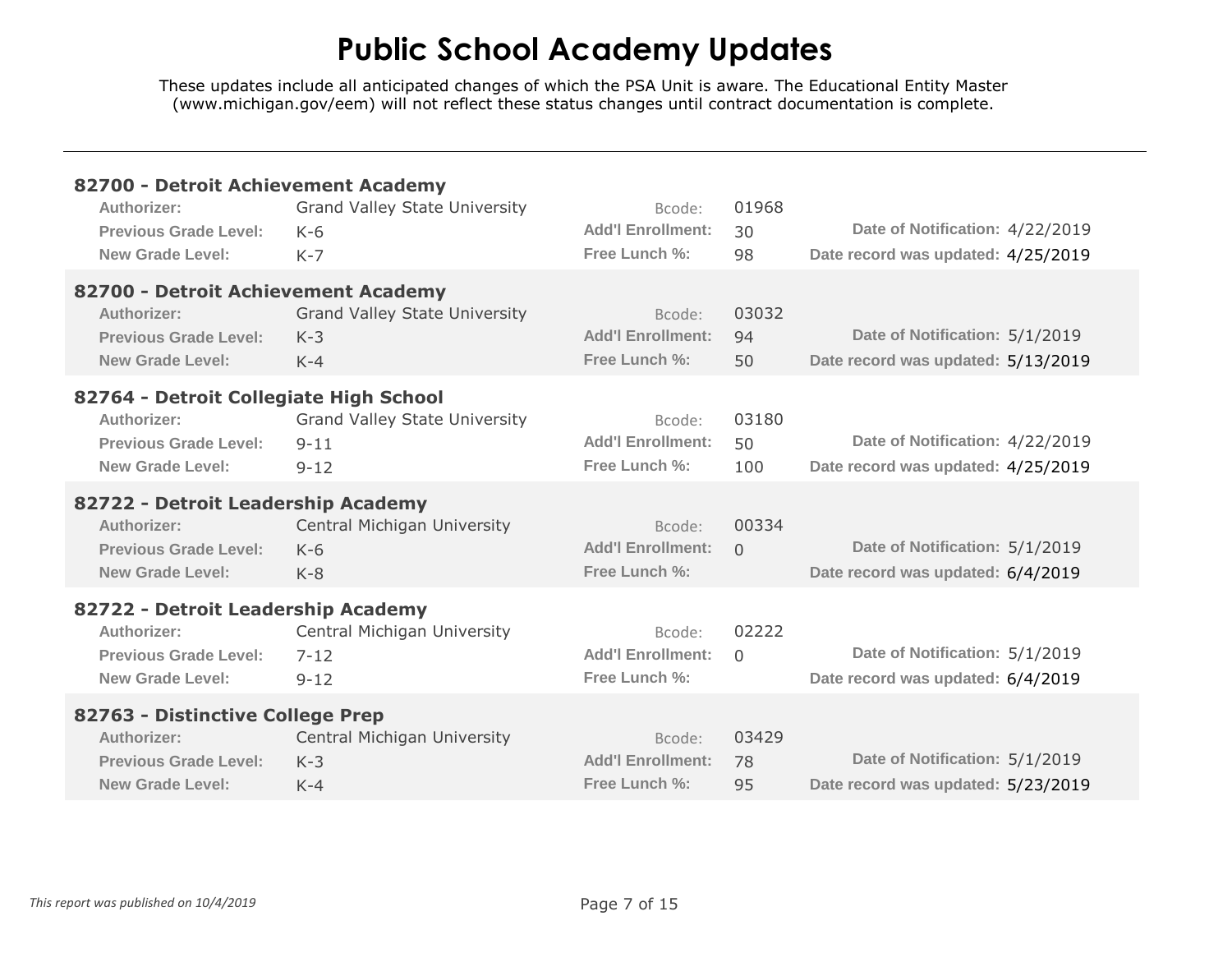| 82763 - Distinctive College Prep                                                                                |                                                        |                                                     |                   |                                                                       |
|-----------------------------------------------------------------------------------------------------------------|--------------------------------------------------------|-----------------------------------------------------|-------------------|-----------------------------------------------------------------------|
| Authorizer:<br><b>Previous Grade Level:</b><br>New Grade Level:                                                 | Central Michigan University<br>$K - 4$<br>$K-5$        | Bcode:<br><b>Add'l Enrollment:</b><br>Free Lunch %: | 03146<br>83<br>94 | Date of Notification: 5/1/2019<br>Date record was updated: 5/13/2019  |
| 82744 - Escuela Avancemos!<br>Authorizer:<br><b>Previous Grade Level:</b><br>New Grade Level:                   | Central Michigan University<br>$K-5$<br>$K-6$          | Bcode:<br><b>Add'l Enrollment:</b><br>Free Lunch %: | 01369<br>19<br>98 | Date of Notification: 5/1/2019<br>Date record was updated: 5/13/2019  |
| 39908 - Evergreen Academy<br>Authorizer:<br>Previous Grade Level:<br>New Grade Level:                           | <b>Grand Valley State University</b><br>$K-8$<br>$K-5$ | Bcode:<br><b>Add'l Enrollment:</b><br>Free Lunch %: | 01310             | Date of Notification: 7/1/2019<br>Date record was updated: 7/19/2019  |
| 41911 - Flat River Academy<br>Authorizer:<br><b>Previous Grade Level:</b><br>New Grade Level:                   | Saginaw Vally State Universitiy<br>$K-12$<br>$K-8$     | Bcode:<br><b>Add'l Enrollment:</b><br>Free Lunch %: | 09302             | Date of Notification: 8/19/2019<br>Date record was updated: 8/26/2019 |
| 37900 - Flextech High School-Shephard<br>Authorizer:<br><b>Previous Grade Level:</b><br><b>New Grade Level:</b> | Bay Mills Community College<br>$9 - 12$<br>$8 - 12$    | Bcode:<br><b>Add'l Enrollment:</b><br>Free Lunch %: | 03447<br>30       | Date of Notification:<br>Date record was updated: 9/7/2019            |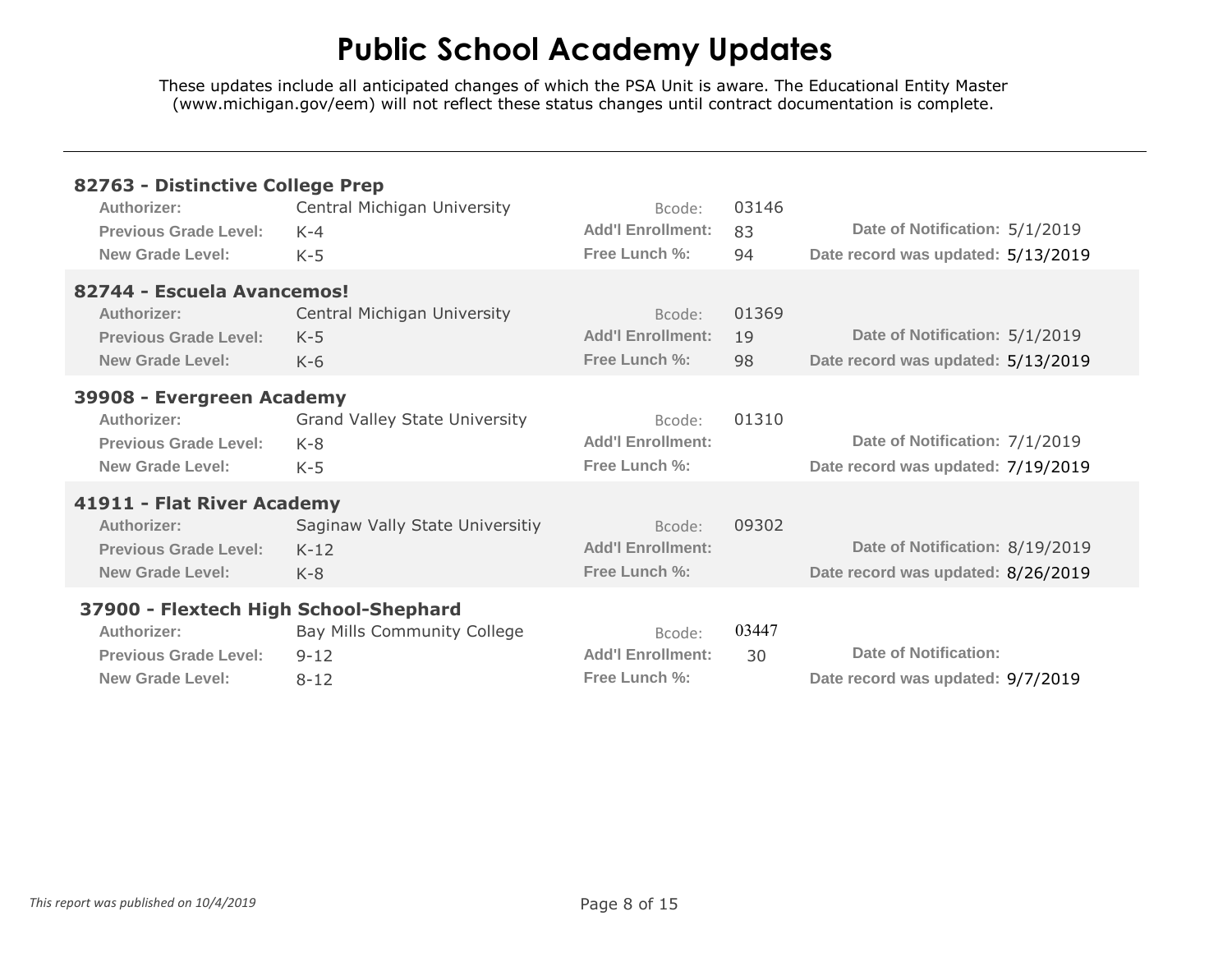| 38904 - Francis Street Primary School<br>Authorizer:<br><b>Previous Grade Level:</b><br><b>New Grade Level:</b> | <b>Grand Valley State University</b><br>$K-2$<br>$K-3$                                                                            | Bcode:<br><b>Add'l Enrollment:</b><br>Free Lunch %: | 03183<br>25<br>100      | Date of Notification: 5/1/2019<br>Date record was updated: 5/13/2019  |
|-----------------------------------------------------------------------------------------------------------------|-----------------------------------------------------------------------------------------------------------------------------------|-----------------------------------------------------|-------------------------|-----------------------------------------------------------------------|
| 25900 - Genesee STEM Academy<br>Authorizer:<br><b>Previous Grade Level:</b><br><b>New Grade Level:</b>          | Saginaw Valley State University<br>$K-10$<br>$K-11$                                                                               | Bcode:<br><b>Add'l Enrollment:</b><br>Free Lunch %: | 02031<br>18             | Date of Notification: 5/1/2019<br>Date record was updated: 5/20/2019  |
| Authorizer:<br><b>Previous Grade Level:</b><br>New Grade Level:                                                 | 41930 - Grand River Preparatoy High School<br><b>Grand Valley State University</b><br>$9 - 12$<br>9-12 adding Eary Middle College | Bcode:<br><b>Add'l Enrollment:</b><br>Free Lunch %: | 09911                   | Date of Notification: 7/22/2019<br>Date record was updated: 7/26/2019 |
| 03900 - Innocademy Allegan Campus<br>Authorizer:<br>Previous Grade Level:<br><b>New Grade Level:</b>            | Lake Superior State University<br>$K-8$<br>PreK-8                                                                                 | Bcode:<br><b>Add'l Enrollment:</b><br>Free Lunch %: | 02322<br>20<br>85       | Date of Notification: 4/18/2019<br>Date record was updated: 4/18/2019 |
| 23903 - Insight School of Michigan<br>Authorizer:<br><b>Previous Grade Level:</b><br><b>New Grade Level:</b>    | Central Michigan University<br>$6 - 12$<br>$9 - 12$                                                                               | Bcode:<br><b>Add'l Enrollment:</b><br>Free Lunch %: | 02314<br>$\Omega$<br>67 | Date of Notification: 5/1/2019<br>Date record was updated: 6/4/2019   |
| Authorizer:<br><b>Previous Grade Level:</b><br><b>New Grade Level:</b>                                          | 11904 - Mildred C. Wells Preparatory Academy<br>Bay Mills Community College<br>$K - 7$<br>$K-8$                                   | Bcode:<br><b>Add'l Enrollment:</b><br>Free Lunch %: | 15                      | Date of Notification: 8/27/2019<br>Date record was updated: 8/27/2019 |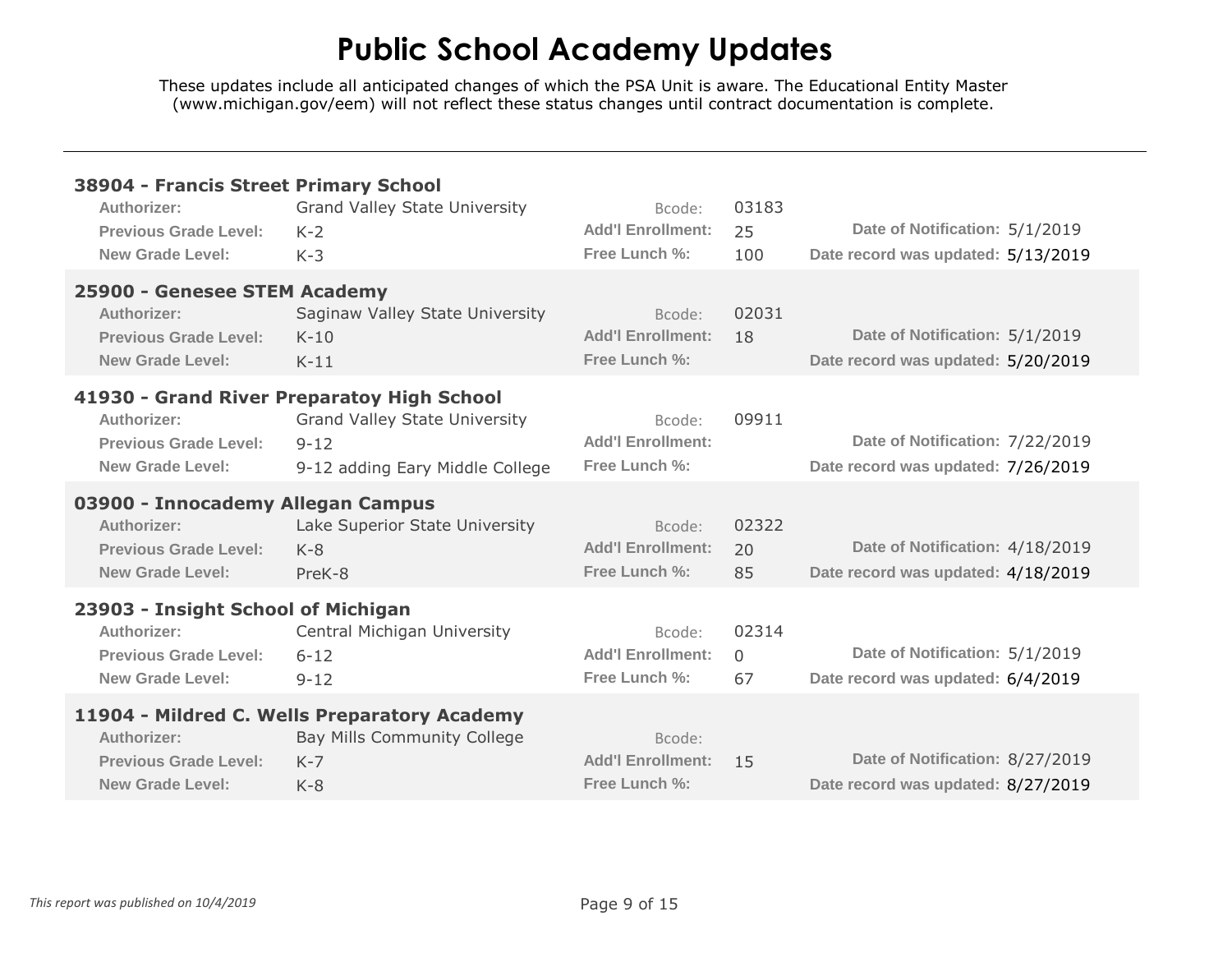| 63928 - Momentum Academy<br>Authorizer:<br><b>Previous Grade Level:</b><br><b>New Grade Level:</b>             | Lake Superior State University<br>$K-5$<br>$K-6$               | Bcode:<br><b>Add'l Enrollment:</b><br>Free Lunch %: | 01862<br>25<br>77  | Date of Notification: 4/18/2019<br>Date record was updated: 4/18/2019 |
|----------------------------------------------------------------------------------------------------------------|----------------------------------------------------------------|-----------------------------------------------------|--------------------|-----------------------------------------------------------------------|
| 81908 - Multicultural Academy<br>Authorizer:<br><b>Previous Grade Level:</b><br>New Grade Level:               | Bay Mills Community College<br>$K-8$<br>$K-9$                  | Bcode:<br><b>Add'l Enrollment:</b><br>Free Lunch %: | 09446<br>40<br>100 | Date of Notification: 5/1/2019<br>Date record was updated: 5/2/2019   |
| 82713 - New Paradigm College Prep<br>Authorizer:<br>Previous Grade Level:<br>New Grade Level:                  | <b>Grand Valley State University</b><br>$K-5$<br>$K-8$         | Bcode:<br><b>Add'l Enrollment:</b><br>Free Lunch %: | 02329<br>60<br>90  | Date of Notification: 4/22/2019<br>Date record was updated: 4/25/2019 |
| 50913 - Noor International Academy<br>Authorizer:<br><b>Previous Grade Level:</b><br><b>New Grade Level:</b>   | Central Michigan University<br>$K-6$<br>K-6 no longer adding 7 | Bcode:<br><b>Add'l Enrollment:</b><br>Free Lunch %: | 00757<br>71<br>60  | Date of Notification: 5/1/2019<br>Date record was updated: 5/13/2019  |
| 28900 - Old Mission Peninsula School<br>Authorizer:<br><b>Previous Grade Level:</b><br><b>New Grade Level:</b> | <b>Grand Valley State University</b><br>$K-6$<br>$K-7$         | Bcode:<br><b>Add'l Enrollment:</b><br>Free Lunch %: | 03331<br>48<br>26  | Date of Notification: 5/1/2019<br>Date record was updated: 5/13/2019  |
| 82765 - Pembroke Academy<br>Authorizer:<br><b>Previous Grade Level:</b><br><b>New Grade Level:</b>             | Central Michigan University<br>$K-5$<br>$K-6$                  | Bcode:<br><b>Add'l Enrollment:</b><br>Free Lunch %: | 03377<br>62<br>81  | Date of Notification: 5/1/2019<br>Date record was updated: 5/13/2019  |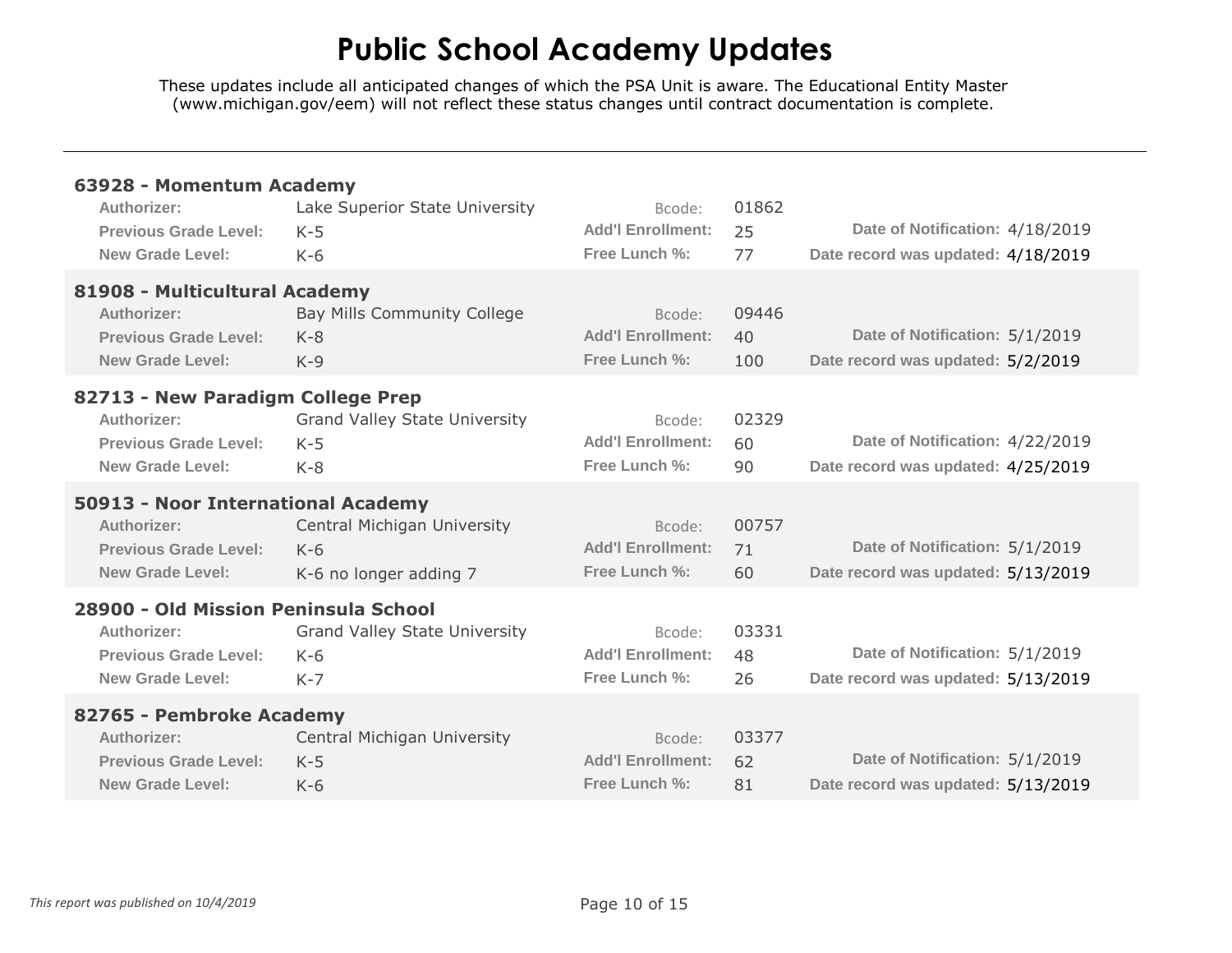| 09902 - State Street Academy<br>Authorizer:<br><b>Previous Grade Level:</b><br>New Grade Level:                | Bay Mills Community College<br>$K-5$<br>$K-6$                                             | Bcode:<br><b>Add'l Enrollment:</b><br>Free Lunch %: | 00856<br>80<br>82.5    | Date of Notification: 5/1/2019<br>Date record was updated: 5/2/2019   |
|----------------------------------------------------------------------------------------------------------------|-------------------------------------------------------------------------------------------|-----------------------------------------------------|------------------------|-----------------------------------------------------------------------|
| 25912 - The New Standard Academy<br>Authorizer:<br><b>Previous Grade Level:</b><br><b>New Grade Level:</b>     | Saginaw Valley State University<br>$K-9$<br>$K-10$                                        | Bcode:<br><b>Add'l Enrollment:</b><br>Free Lunch %: | 10402<br>48            | Date of Notification: 5/1/2019<br>Date record was updated: 5/20/2019  |
| 49901 - Three Lakes Academy<br>Authorizer:<br><b>Previous Grade Level:</b><br>New Grade Level:                 | Bay Mills Community College<br>$K - 7$<br>$K - 8$                                         | Bcode:<br><b>Add'l Enrollment:</b><br>Free Lunch %: | 00130<br>15<br>100     | Date of Notification: 5/1/2019<br>Date record was updated: 5/2/2019   |
| Authorizer:<br>Previous Grade Level:<br><b>New Grade Level:</b>                                                | 61904 - Three Oaks Public School Academy<br>Bay Mills Community College<br>$K-5$<br>$K-6$ | Bcode:<br><b>Add'l Enrollment:</b><br>Free Lunch %: | 09304<br>40<br>100     | Date of Notification: 5/1/2019<br>Date record was updated: 5/2/2019   |
| 82719 - Washington-Parks Academy<br>Authorizer:<br><b>Previous Grade Level:</b><br>New Grade Level:            | <b>Grand Valley State University</b><br>$K - 8$<br>$K-9$                                  | Bcode:<br><b>Add'l Enrollment:</b><br>Free Lunch %: | <b>TBD</b><br>90<br>90 | Date of Notification: 4/22/2019<br>Date record was updated: 4/25/2019 |
| 63929 - Waterford Montessori Academy<br>Authorizer:<br><b>Previous Grade Level:</b><br><b>New Grade Level:</b> | Saginaw Valley State University<br>$K-3,6-8$<br>$K-4,6-8$                                 | Bcode:<br><b>Add'l Enrollment:</b><br>Free Lunch %: | 03430                  | Date of Notification: 5/1/2019<br>Date record was updated: 5/20/2019  |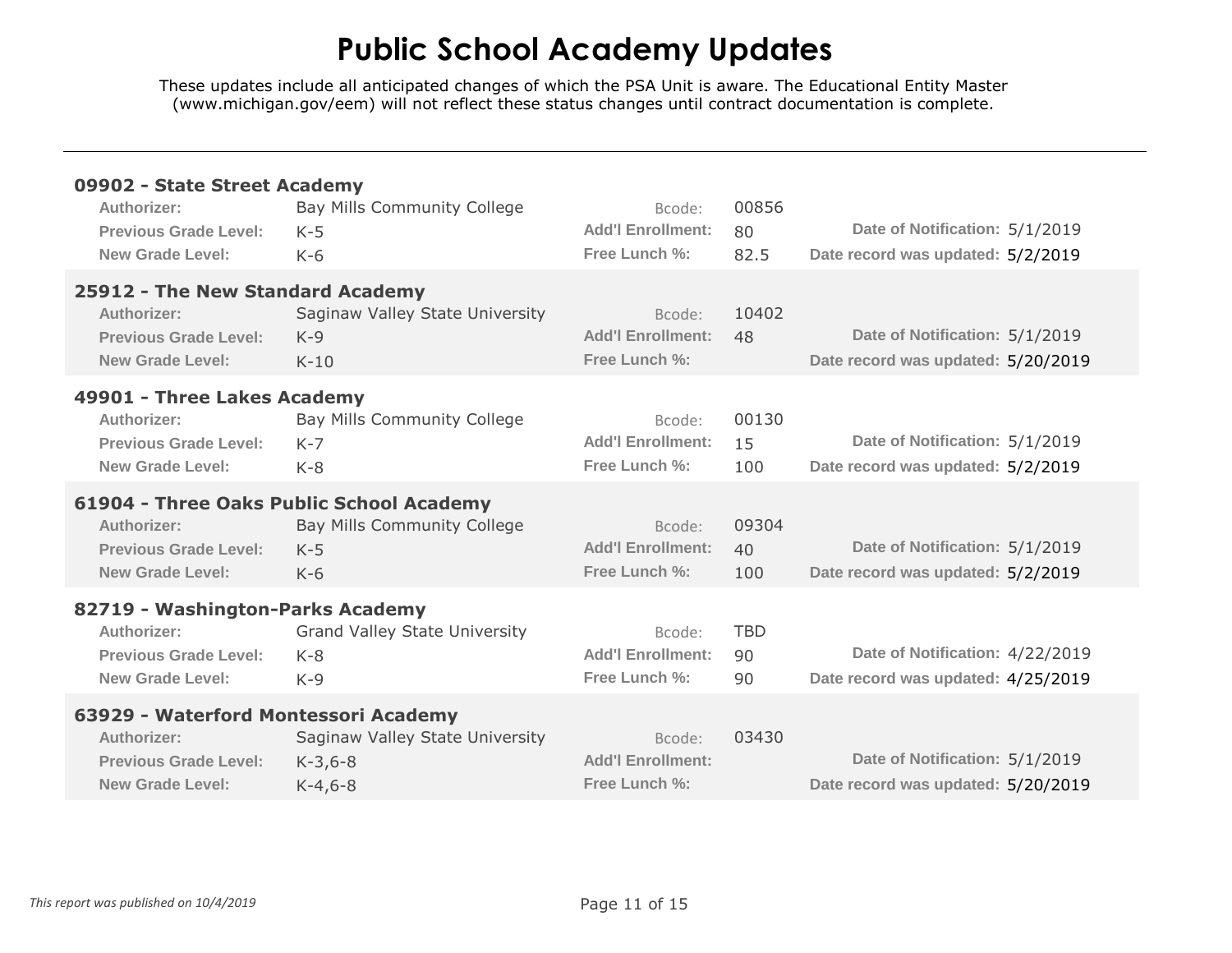| - WAY Academy - Vernor<br>Authorizer:<br>Previous Grade Level:<br>New Grade Level:                    | Lake Superior State University<br>$7 - 12$<br>$6 - 12$                                                                                           | Bcode:<br><b>Add'l Enrollment:</b><br>Free Lunch %: | 01390              | Date of Notification:<br>Date record was updated: 8/19/2019           |
|-------------------------------------------------------------------------------------------------------|--------------------------------------------------------------------------------------------------------------------------------------------------|-----------------------------------------------------|--------------------|-----------------------------------------------------------------------|
| 82746 - WAY Academy Detroit<br>Authorizer:<br><b>Previous Grade Level:</b><br><b>New Grade Level:</b> | Lake Superior State University<br>$7 - 12$<br>$6 - 12$                                                                                           | Bcode:<br><b>Add'l Enrollment:</b><br>Free Lunch %: | 01390<br>109<br>90 | Date of Notification: 4/18/2019<br>Date record was updated: 4/18/2019 |
| Authorizer:<br><b>Previous Grade Level:</b><br><b>New Grade Level:</b>                                | 41923 - Wellspring Preparatory High School<br>Bay Mills Community College<br>$9 - 12$<br>9-Middle College                                        | Bcode:<br><b>Add'l Enrollment:</b><br>Free Lunch %: | $\Omega$<br>60     | Date of Notification: 5/1/2019<br>Date record was updated: 5/2/2019   |
|                                                                                                       |                                                                                                                                                  |                                                     |                    |                                                                       |
|                                                                                                       |                                                                                                                                                  | <b>School Name Updates</b>                          |                    |                                                                       |
| <b>Previous Name:</b><br>Authorizer:                                                                  | 82703 - University Preparatory Art & Design<br>Henry Ford Academy: School for Creative Studies (PSAD) (8<br><b>Grand Valley State University</b> |                                                     |                    | Date of Notification: 7/1/2019                                        |
| <b>Previous Name:</b><br>Authorizer:                                                                  | 82933 - Barack Obama Leadership Academy<br>Timbuktu Academy<br>Detroit Public Schools Community                                                  |                                                     |                    | Date of Notification: 7/9/2019                                        |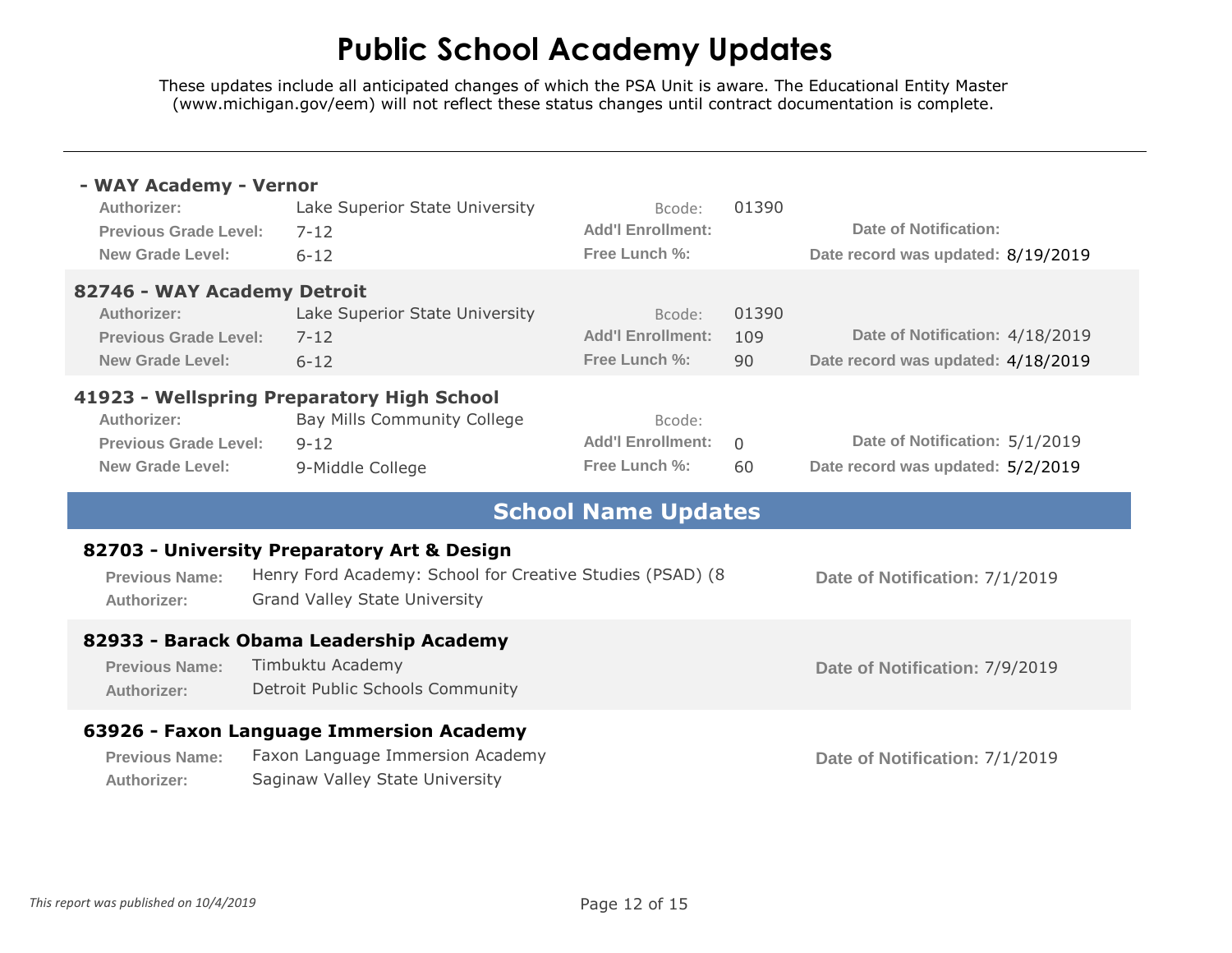These updates include all anticipated changes of which the PSA Unit is aware. The Educational Entity Master [\(www.michigan.gov/eem\)](www.michigan.gov/eem) will not reflect these status changes until contract documentation is complete.

#### **Site/Location Updates**

#### **13904 - Battle Creek Learning Center**

| <b>Authorizer:</b>                | Bay Mills Community College         |                                    |
|-----------------------------------|-------------------------------------|------------------------------------|
| <b>Change Description:</b>        | Relocating a Site                   | <b>Building Code: 08854</b>        |
| <b>Previous Site Description:</b> | 15 Arbor Street, Battle Creek 49015 | Date of Notification: 9/7/2019     |
| <b>New Site Description:</b>      | 765 Upton Avenue, Springfield 4937  | Date record was updated: 9/15/2019 |

#### **82953 - Detroit Service Learning Center**

| Authorizer:                       | Lake Superior State University |                                    |
|-----------------------------------|--------------------------------|------------------------------------|
| <b>Change Description:</b>        | Adding a Site                  | <b>Building Code: 03655</b>        |
| <b>Previous Site Description:</b> |                                | Date of Notification: 4/18/2019    |
| <b>New Site Description:</b>      | 21700 Marlow Street, Oak Park  | Date record was updated: 4/18/2019 |

#### **82744 - Escuela Avancemos!**

| <b>Authorizer:</b>                | Central Michigan University     |                                    |
|-----------------------------------|---------------------------------|------------------------------------|
| <b>Change Description:</b>        | Relocating a Site               | Building Code: 01369               |
| <b>Previous Site Description:</b> | 3811 Cicotte St., Detroit 48210 | Date of Notification: 5/1/2019     |
| <b>New Site Description:</b>      | 2635 Howard St., Detroit 48216  | Date record was updated: 5/13/2019 |

#### **41911 - Flat River Academy - Elementary**

| <b>Authorizer:</b>                | Saginaw Valley State University |
|-----------------------------------|---------------------------------|
| <b>Change Description:</b>        | Closing a Site                  |
| <b>Previous Site Description:</b> |                                 |
| <b>New Site Description:</b>      |                                 |

#### **25918 - Flex High School of Michigan**

| Authorizer:                       | Central Michigan University          |
|-----------------------------------|--------------------------------------|
| <b>Change Description:</b>        | Adding a Site                        |
| <b>Previous Site Description:</b> |                                      |
| <b>New Site Description:</b>      | 1245 South Center Road, Burton 48509 |

**Building Code:** 08377 **Date of Notification:** 8/19/2019 **Date record was updated:** 8/26/2019

**Building Code:** TBD **Date of Notification:** 5/1/2019 **Date record was updated:** 5/13/2019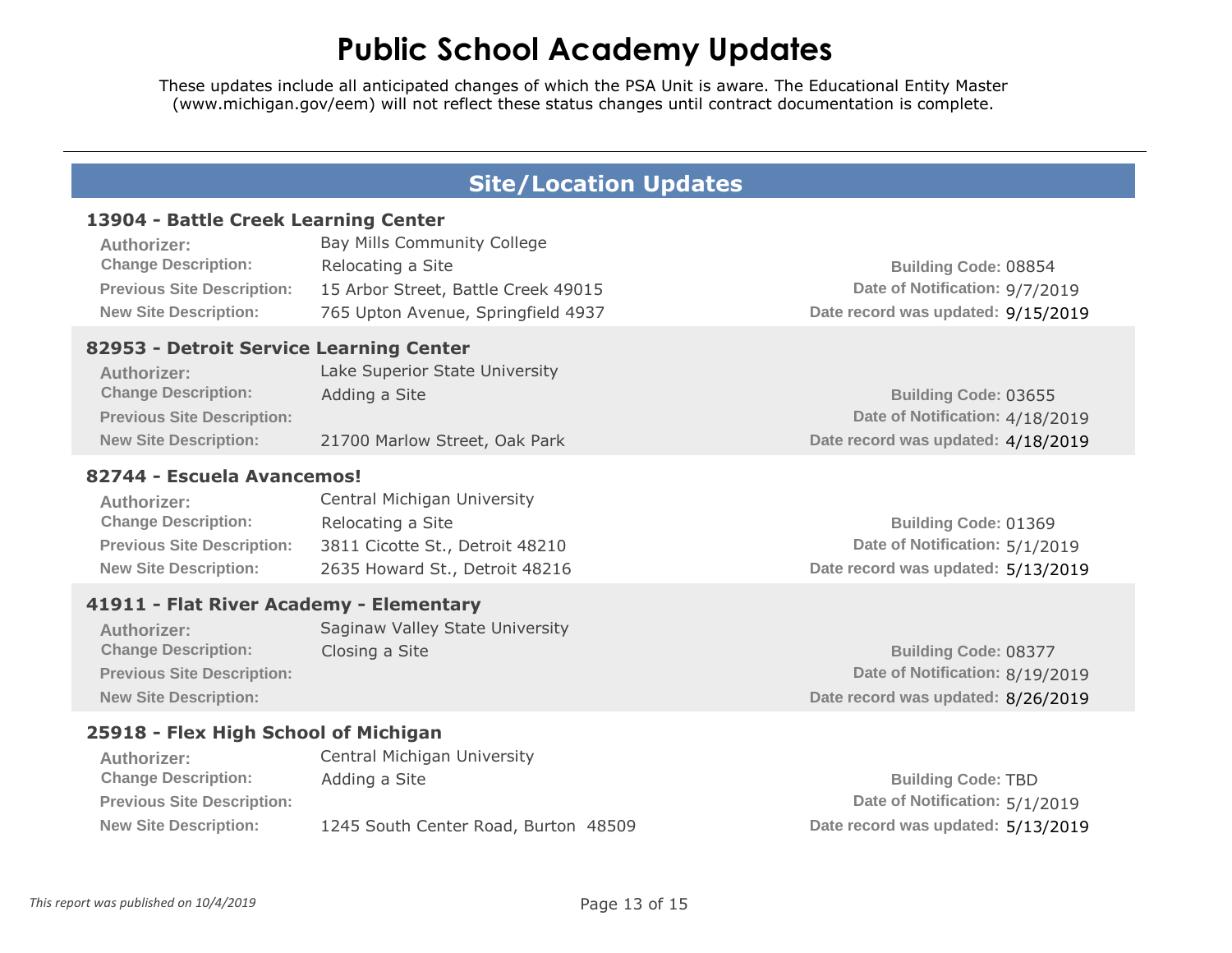| 41922 - Lighthouse Academy - Round Lake                                                                                                                  |                                                                                                                                                                                  |                                                                                                      |
|----------------------------------------------------------------------------------------------------------------------------------------------------------|----------------------------------------------------------------------------------------------------------------------------------------------------------------------------------|------------------------------------------------------------------------------------------------------|
| Authorizer:                                                                                                                                              | Ferris State University                                                                                                                                                          |                                                                                                      |
| <b>Change Description:</b>                                                                                                                               | Closing a Site                                                                                                                                                                   | <b>Building Code: 03545</b>                                                                          |
| <b>Previous Site Description:</b>                                                                                                                        |                                                                                                                                                                                  | Date of Notification: 6/10/2019                                                                      |
| <b>New Site Description:</b>                                                                                                                             |                                                                                                                                                                                  | Date record was updated: 6/17/2019                                                                   |
| 63939 - Lighthouse Connections Academy<br>Authorizer:<br><b>Change Description:</b><br><b>Previous Site Description:</b><br><b>New Site Description:</b> | <b>Oxford Community Schools</b><br>Relocating a Site<br>10 N. Washington St, Oxford 48371<br>3150 Livernois Road, Troy 48083                                                     | <b>Building Code: 03366</b><br>Date of Notification: 10/4/2019<br>Date record was updated: 10/4/2019 |
| 41925 - Michigan Virtual Charter Academy                                                                                                                 |                                                                                                                                                                                  |                                                                                                      |
| Authorizer:<br><b>Change Description:</b><br><b>Previous Site Description:</b><br><b>New Site Description:</b>                                           | The School District of Hazel Park<br>Relocating a Site<br>678 Front Ave NW, Grand Rapids 49504<br>1620 E. Elza, Hazel Park 48030 Move from Kent<br><b>ISD to Oakland Schools</b> | <b>Building Code: 00482</b><br>Date of Notification: 5/1/2019<br>Date record was updated: 5/12/2019  |
| 82713 - New Paradigm College Prep                                                                                                                        |                                                                                                                                                                                  |                                                                                                      |
| Authorizer:                                                                                                                                              | <b>Grand Valley State University</b>                                                                                                                                             |                                                                                                      |
| <b>Change Description:</b>                                                                                                                               | Relocating a Site                                                                                                                                                                | <b>Building Code: 02329</b>                                                                          |
| <b>Previous Site Description:</b>                                                                                                                        | 2450 S. Beatrice Street Detroit 48217                                                                                                                                            | Date of Notification: 7/23/2019                                                                      |
| <b>New Site Description:</b>                                                                                                                             | 4001 29th Street Detroit 48217i                                                                                                                                                  | Date record was updated: 8/28/2019                                                                   |
| 82941 - Star International Academy                                                                                                                       |                                                                                                                                                                                  |                                                                                                      |
| Authorizer:                                                                                                                                              | Bay Mills Community College                                                                                                                                                      |                                                                                                      |
| <b>Change Description:</b>                                                                                                                               | Adding a Site                                                                                                                                                                    | <b>Building Code: TBD</b>                                                                            |
| <b>Previous Site Description:</b>                                                                                                                        |                                                                                                                                                                                  | Date of Notification: 5/1/2019                                                                       |
| <b>New Site Description:</b>                                                                                                                             | 45081 Geddes Road, Canton                                                                                                                                                        | Date record was updated: 5/2/2019                                                                    |